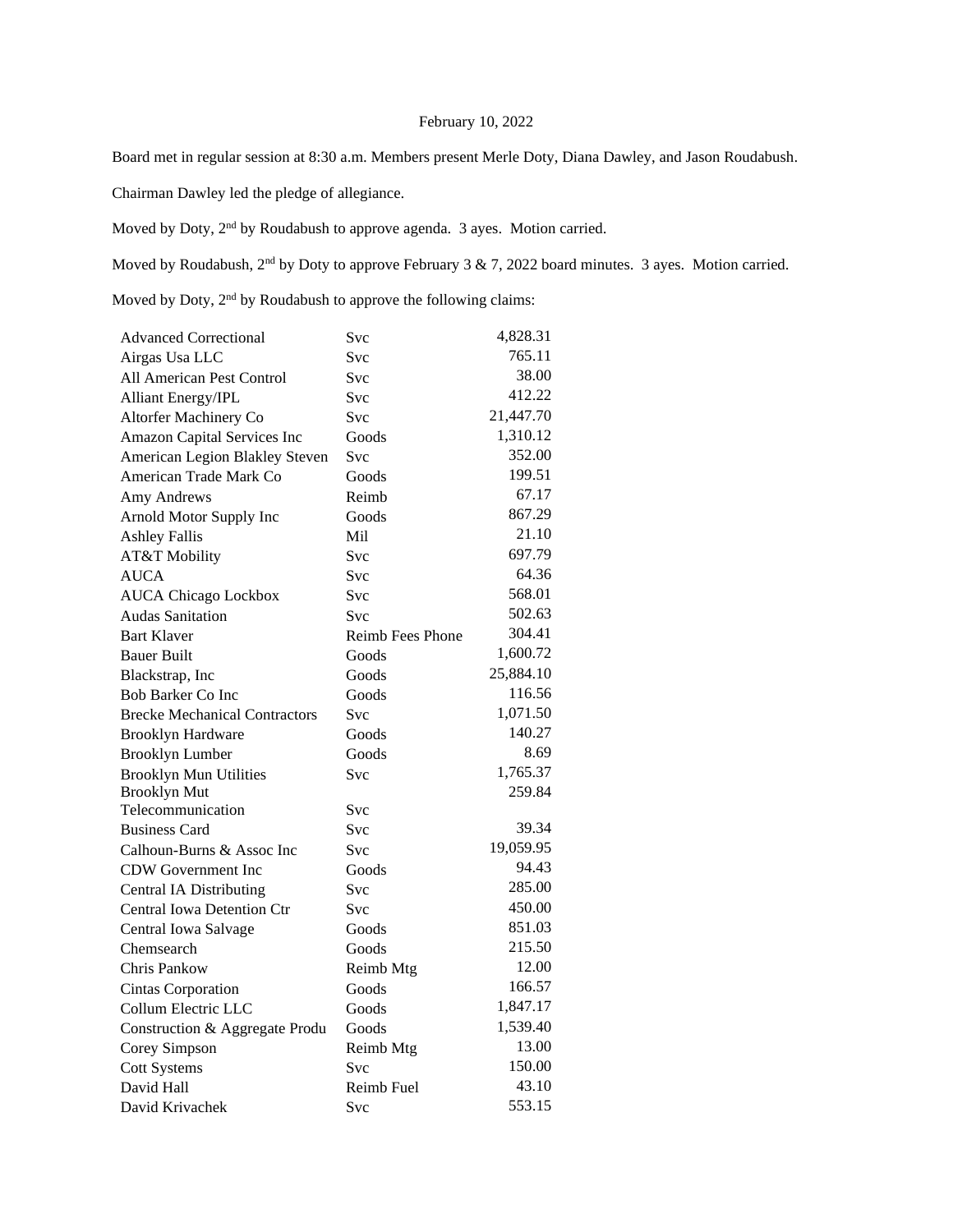| Dawn Disney-Bruggeman           | <b>Contract Work</b>  | 2,333.34  |
|---------------------------------|-----------------------|-----------|
| Deep River City Of              | Svc                   | 63.55     |
| DeJong Door Service, Inc        | Goods                 | 1,627.50  |
| DeJong Manufacturing Inc        | Goods                 | 2,950.00  |
| Deluxe                          | Goods                 | 587.98    |
| Des Moines Register             | Svc                   | 119.57    |
| Drivers License Guide Company   | Svc                   | 31.95     |
| <b>ESRI</b>                     | Svc                   | 2,700.00  |
| <b>Fastenal Company</b>         | Goods                 | 641.50    |
| Forbes Office Equip Inc         | Goods                 | 298.86    |
| French-Reneker-Associates, Inc  | Svc                   | 3,025.00  |
|                                 | <b>Reimb Printers</b> | 135.82    |
| Galyn Nook                      | Phone                 |           |
| <b>Gatr Truck Center</b>        | Goods                 | 1,898.64  |
| German Plumbing & Heating       | Svc                   | 8,595.00  |
| Glen's Tractor Repair Inc       | Svc                   | 2,441.55  |
| Goodwin Tucker Group            | Svc                   | 726.80    |
| Grinnell Chamber Of Commerce    | Dues                  | 261.00    |
| Grinnell City Of                | Svc                   | 149.23    |
| <b>Grinnell Firestone Store</b> | Svc                   | 890.17    |
| Grinnell Herald Register        | Svc                   | 263.87    |
| <b>Grinnell Implement Store</b> | Svc                   | 96.78     |
| Grinnell Regional Public Health | Svc                   | 29,065.14 |
| Halls Feed & Seed               | Goods                 | 112.55    |
| Henderson Products Inc.         | Svc                   | 331.48    |
| Hickenbottom Inc                | Goods                 | 181.89    |
| Hometown Hardware               | Svc                   | 105.85    |
| Housby Mack Inc                 | Goods                 | 1,975.68  |
| Hy-Vee Store Inc                | Svc                   | 2,395.25  |
| <b>IICA</b>                     | Svc                   | 530.00    |
| Infomax                         | Svc                   | 1,119.41  |
| <b>Inland Truck Parts Co</b>    | Goods                 | 110.48    |
| <b>Iowa County Auditor</b>      | Svc                   | 150.00    |
| Iowa County Sheriff             | Svc                   | 24.50     |
| Iowa Dept Of Transportation     | Goods                 | 738.50    |
| <b>Iowa Prison Industries</b>   | Goods                 | 99.10     |
| IP Pathways                     | Goods                 | 85,184.72 |
| Jason Roudabush                 | Mil                   | 80.00     |
| Jerico Services Inc             | Svc                   | 6,125.00  |
| John Deere Financial            | Goods                 | 2,351.76  |
| Key Cooperative                 | Svc                   | 4,409.38  |
| Keystone Laboratories           | Svc                   | 98.00     |
| Lacaeyse Lawn Care & Snow       |                       | 900.00    |
| Rem                             | Svc                   |           |
| Lawson Products, Inc.           | Goods                 | 254.77    |
| Leading Edge Builders           | Svc                   | 80,000.00 |
| Legislative Service Agency      | Goods                 | 95.00     |
| Mahaska Communication Group     | Svc                   | 124.72    |
| <b>Manatts</b> Inc              | Svc                   | 2,352.75  |
| Mark Vavroch                    | <b>Reimb Postage</b>  | 58.00     |
| Martin Marietta Materials       | Goods                 | 1,051.31  |
|                                 |                       |           |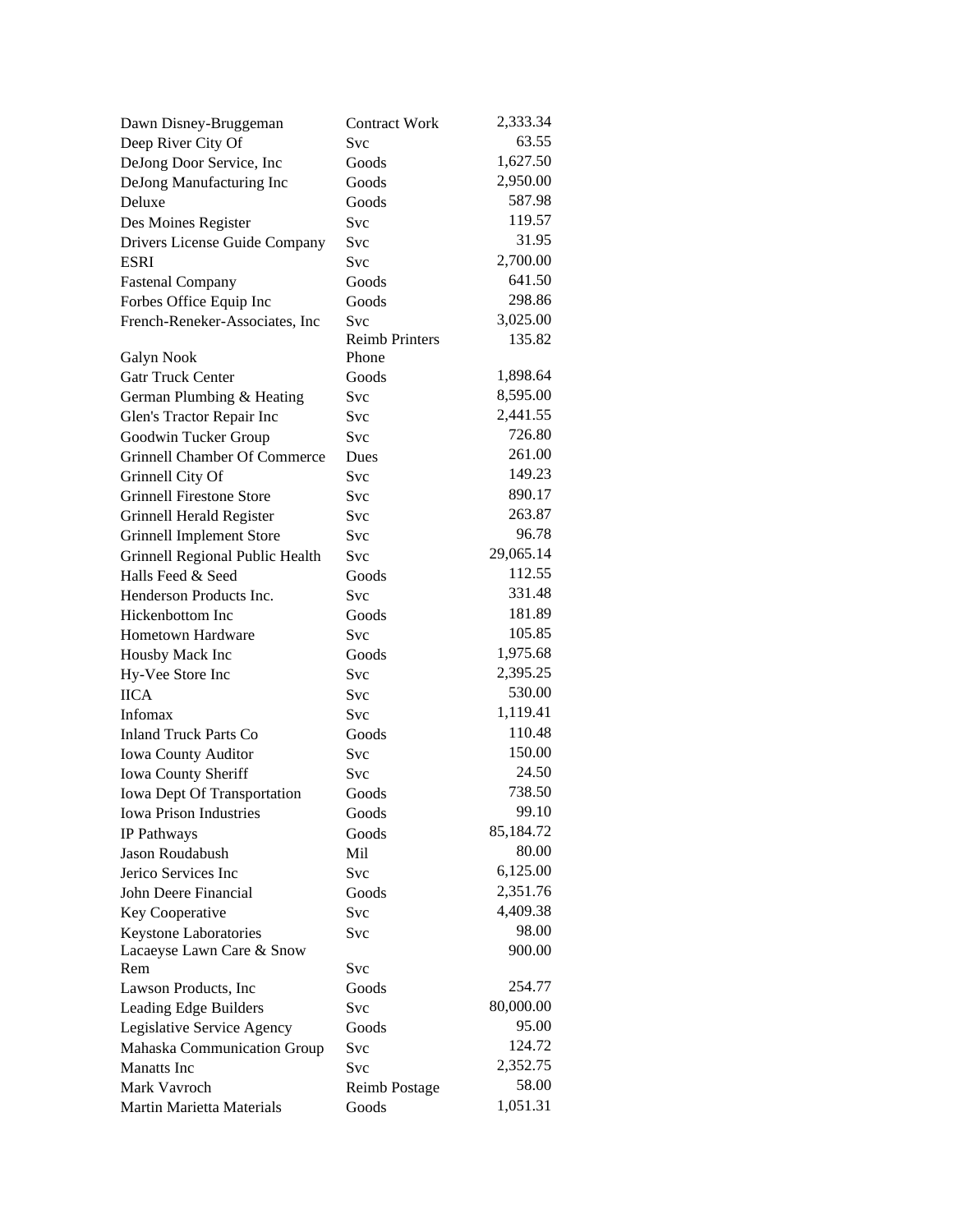| Matt Parrott/Storey Kenworthy      | Goods                 | 465.70    |
|------------------------------------|-----------------------|-----------|
| McGriff Farm & Home                | Goods                 | 56.93     |
| <b>McKesson Medical Surgical</b>   | Goods                 | 714.04    |
| Mid American Energy                | Svc                   | 2,516.04  |
| Midwest Wheel Companies            | Goods                 | 1,369.16  |
| Monte Car Wash                     | Svc                   | 208.12    |
| Montezuma Municipal Utilities      | Svc                   | 9,189.97  |
| Montezuma State Bank               | Goods                 | 50.43     |
| Morrison Enterprises Inc           | Svc                   | 46.00     |
| Napa Auto Parts                    | Svc                   | 1,045.70  |
| New Century F.S. Inc               | Svc                   | 2,776.58  |
| Norsolv Systems Environmental      | Svc                   | 152.95    |
| Ohalloran International Inc        | Svc                   | 4,246.59  |
| Pauls Ace Hardware Inc             | Goods                 | 34.86     |
| Pella Printing                     | <b>Svc</b>            | 340.69    |
| Pictometry International Corp      | Svc                   | 37,220.66 |
| Pow Co Employee Health Plan        |                       | 6,673.41  |
| Tr                                 | Svc                   |           |
| Poweshiek County Auditor           | Svc                   | 600.00    |
| Poweshiek County Extension         | Svc                   | 35.00     |
| <b>Poweshiek County Secondary</b>  | Svc                   | 640.00    |
| Poweshiek Water Assn               | Svc                   | 111.00    |
| Premier Office Equip/RK Dixon      | Svc                   | 2.88      |
| Prosecuting Attorney's             | Goods                 | 28.00     |
| Quality Inn & Suites               | Svc                   | 335.97    |
| <b>Quill Corporation</b>           | Goods                 | 198.09    |
| <b>Randy Simmons</b>               | <b>Well Closure</b>   | 500.00    |
| Robert Wilhelm                     | <b>Reimb Phone</b>    | 74.23     |
| Ryan Miller                        | <b>Reimb Training</b> | 336.96    |
| <b>Sadler Power Train</b>          | Goods                 | 152.82    |
| Schumacher Elevator Co             | Svc                   | 298.71    |
| <b>SCI</b> Communications Inc      | Goods                 | 11,363.65 |
| <b>SCISWA</b>                      | Goods                 | 70.00     |
| Searsboro Telephone Co             | Svc                   | 450.00    |
| Seaton Construction Inc            | Goods                 | 203.28    |
| Secretary Of State                 | Svc                   | 120.00    |
| SGTS Inc                           | Svc                   | 5,192.00  |
| Sinclair Napa                      | Goods                 | 1,965.01  |
| <b>Swanson Services Corp</b>       | Svc                   | 1,759.85  |
| Taylor Auto Body, Inc              | Svc                   | 30.00     |
| The Depot Express                  | Svc                   | 2,734.64  |
| <b>TIAA Commercial Finance Inc</b> | <b>Svc</b>            | 309.22    |
| Tifco Industries, Inc.             | Goods                 | 935.92    |
| Town Crier                         | Goods                 | 389.00    |
| <b>United States Cellular</b>      | Svc                   | 395.30    |
| <b>US Bank Equipment Finance</b>   | Svc                   | 610.98    |
| Vanguard Appraisals                | Svc                   | 12,090.00 |
| Vannoy Chevrolet Co                | Svc                   | 466.04    |
| Varitech Industries Inc            | Svc                   | 492.29    |
| Verizon                            | Svc                   | 320.20    |
| Verizon Connect Nwf Inc            | Svc                   | 1,262.82  |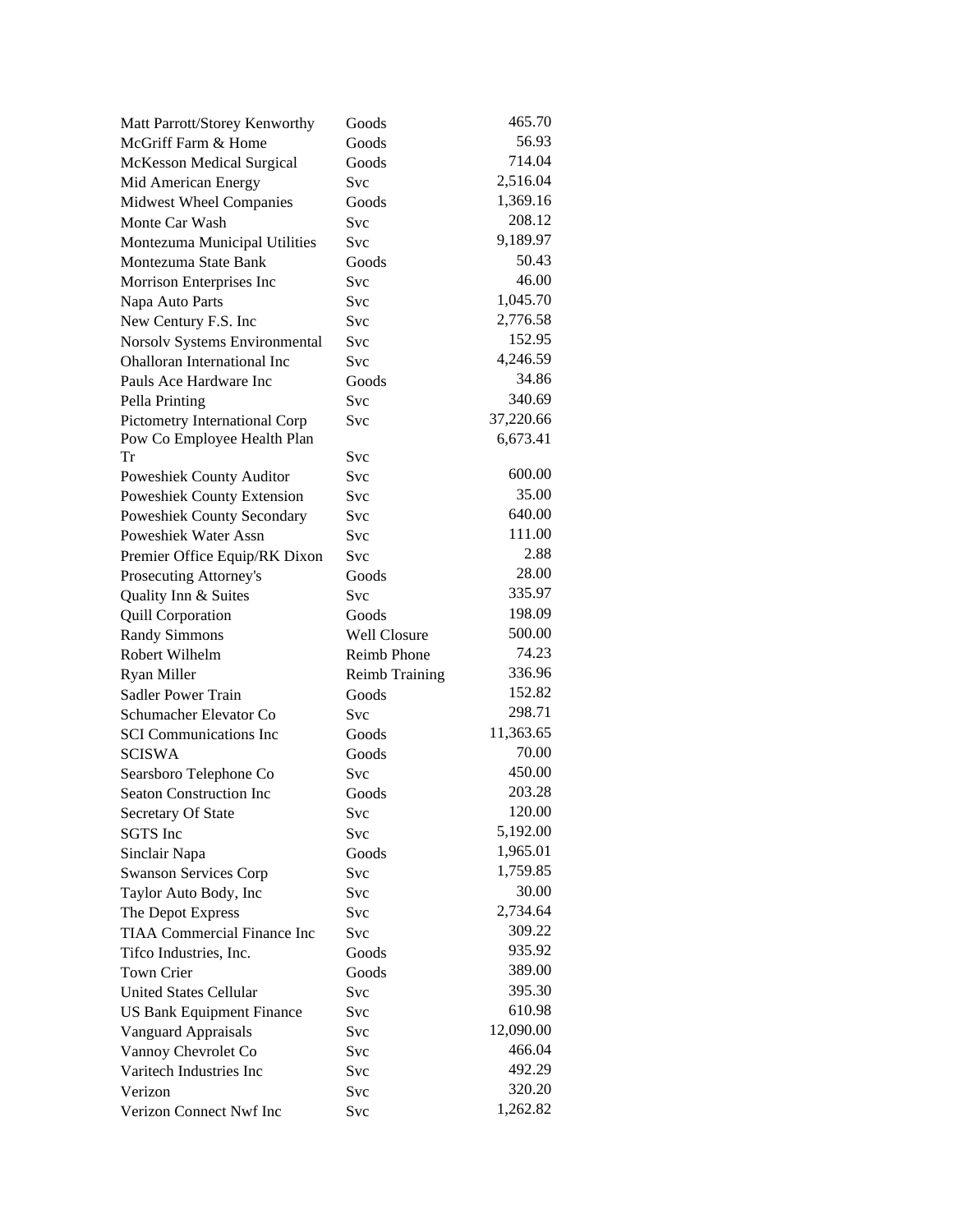| Victor Oil, Inc.          | <b>Svc</b> | 1,302.52 |
|---------------------------|------------|----------|
| <b>Victory Auto Glass</b> | <b>Svc</b> | 230.00   |
| Von Bokern Associates Inc | <b>Svc</b> | 5,125.00 |
| Watch Guard Video         | <b>Svc</b> | 250.00   |
| Weld Works, Inc.          | <b>Svc</b> | 397.15   |
| Wendling Quarries, Inc.   | <b>Svc</b> | 5,670.51 |
| Wex Bank                  | <b>Svc</b> | 3,263.33 |
| Windstream                | <b>Svc</b> | 4,408.26 |
| Ziegler Inc               | <b>Svc</b> | 3,609.61 |

3 ayes. Motion carried.

Moved by Roudabush, 2nd by Doty to approve Resolution #2022-31 approving salary for elected officials for fiscal year beginning July 1, 2022. 3 ayes. Motion carried.

### **RESOLUTION #2022-31**

WHEREAS, the Poweshiek County Compensation Board meets annually to recommend a compensation schedule for elected officials for the fiscal year immediately following, in accordance with Iowa Code Chapters 331.905 and 331.907, and

WHEREAS, the Poweshiek County Compensation Board met on January 3, 2022, and made the following salary recommendations for the following elected officials for the fiscal year beginning July 1, 2022:

| Elected Official<br>Auditor | <b>Current Salary</b><br>\$64,541 | <b>Proposed Increase</b><br>20% | <b>Recommended Salary</b><br>\$77,449 |
|-----------------------------|-----------------------------------|---------------------------------|---------------------------------------|
| <b>County Attorney</b>      | \$97,274                          | 13%                             | \$109,920                             |
| Recorder                    | \$64,265                          | 13%                             | \$72,619                              |
| Sheriff                     | \$85,703                          | 20%                             | \$102,844                             |
| <b>Supervisors</b>          | \$34,182                          | 10%                             | \$37,600                              |
| Treasurer                   | \$64,541                          | 13%                             | \$72,931                              |

THEREFORE, BE IT RESOLVED that the Poweshiek County Board of Supervisors approve the following salary adjustments for the following elected officials for the fiscal year beginning July 1, 2022:

| Elected Official       | <b>Approved Salary</b> | Approved Increase |
|------------------------|------------------------|-------------------|
| Auditor                | \$74,222               | 15%               |
| <b>County Attorney</b> | \$106,758              | 9.75%             |
| Recorder               | \$70,531               | 9.75%             |
| <b>Sheriff</b>         | \$98,558               | 15%               |
| Supervisors            | \$36,746               | 7.5%              |
| Treasurer              | \$70,834               | 9.75%             |

Approved this 10<sup>th</sup> day of February 2022.

### POWESHIEK COUNTY BOARD OF SUPERVISORS ATTEST:

Diana Dawley, Chairperson Melissa Eilander, Auditor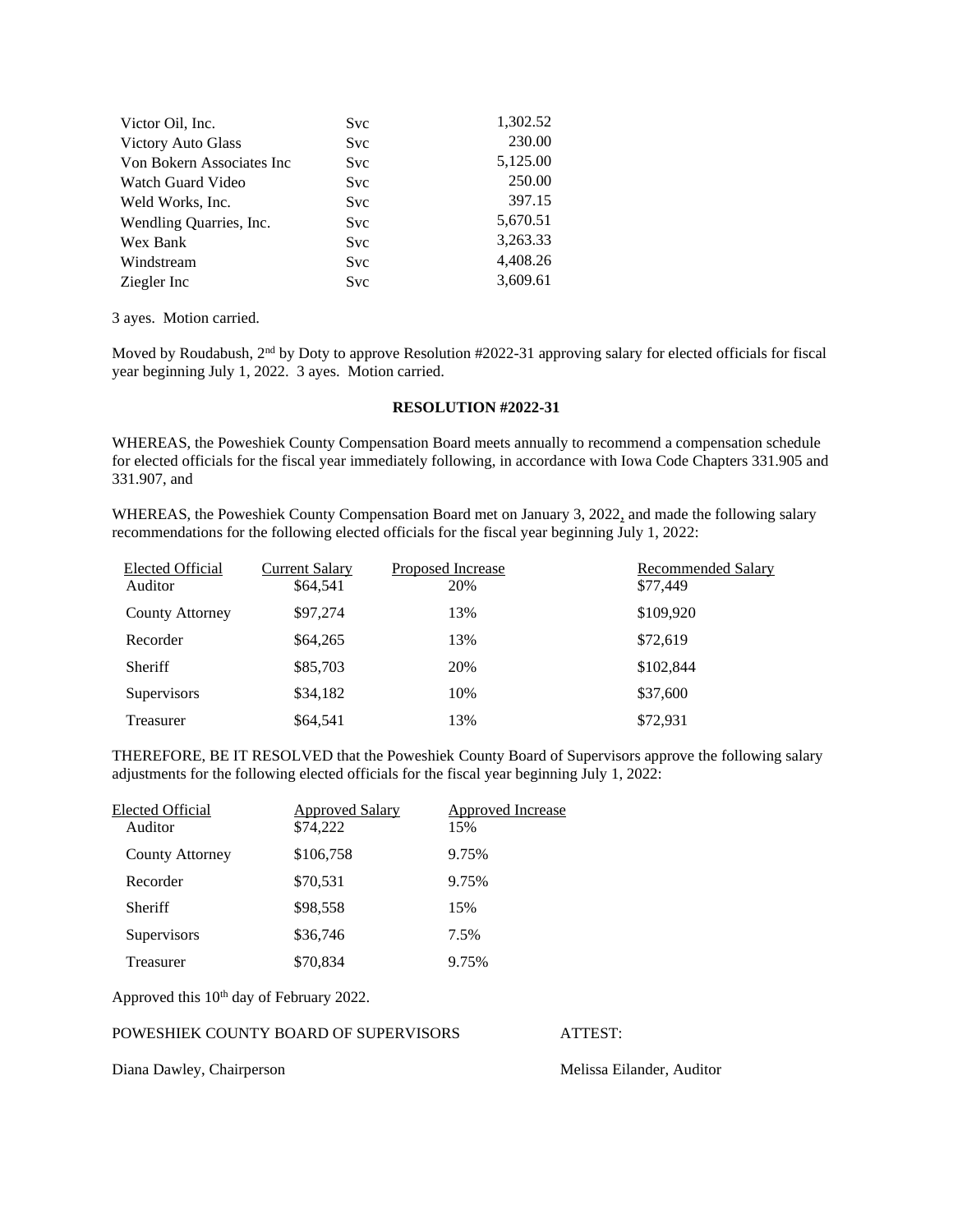Bill Armstrong, Sheri Spain, Shirley Linn, Ed Evans, Dave Armstrong, Casey Pierce, Tommy Hexter, Shawn Reilly, Roger Cheney, Robert Schlesselman joined the meeting to express their opposition to the proposed pipeline to run through a portion of the county.

Board discussed their opposition to the proposed pipeline and their desire to write a letter to Iowa Utilities Board. Board has concerns if there was a leak and the stress and strain this would put on the small volunteer fire department.

Individuals expressed their concern for the safety of a pipeline running through the county. The pipeline is scheduled to go over several creeks, very close to towns, through English River Watershed. What if a leak or an explosion happened, how would our local volunteer fire department and ambulance handle such a hazard? The local volunteers would need to wait until HazMat arrived, which is located out of Waterloo. They feel there will be deaths involved. The pipeline disturbs the farmland and once disturbed, the farmland will not be the same. It would also limit the function of the land. Individuals feel this is a way for rich to get richer and they don't care about the rural area farmers and land and just concerned about the big dollar. Spain would encourage individuals to contact their senator about a bill in the senate regarding eminent domain. Dawley said that is SF2160 introduced by Jeff Taylor and would ban eminent domain from private businesses.

Roudabush stated he felt things were moving toward electric, and ethanol may not be as in demand in future, and this is a way for this industry to stay in business.

9:29 a.m. Tom Cheney joined the meeting.

Cheney stated Farm Bureau is against eminent domain and feel it is landowners' choice.

Board encourages individuals to contact their legislators and Iowa Utilities Board and to spread the word for other to do the same. Board stated they will draft a letter of opposition to the Iowa Utilities Board and encouraged people to send them a letter to attach or send their letter directly.

Moved by Roudabush, 2<sup>nd</sup> by Doty to approve Resolution #2022-32 compensation of members of election boards. 3 ayes. Motion carried.

# **Resolution #2022-32 Compensation of Members of Election Boards**

WHEREAS, Iowa Code § 49.20 authorizes the county board of supervisors to establish the compensation of members of election boards, and

WHEREAS, the Poweshiek County Board of Supervisors has not reviewed or otherwise considered the compensation paid to members of election boards in over five years, and

WHEREAS, changes in Iowa's elections laws since 2016 have required members of the election boards to adapt to new election laws and technologies, and an ever-increasing focus on procedures and security create additional challenges with finding new members, and

WHEREAS, it is vital to the Poweshiek County elections process to build and maintain a strong pool of election board members, and an increase in compensation would certainly help with the recruitment of new members, as well as the retention of those who have faithfully served over the years;

NOW, THEREFORE BE IT RESOLVED that the Poweshiek County Board of Supervisors hereby authorizes that, effective April 1, 2022, the hourly compensation of election board members shall be \$11 per hour, with an additional \$1.00 per hour if the member serves as co/chair of a precinct on election day.

Dated this 10 day of February 2022.

POWESHIEK COUNTY BOARD OF SUPERVISORS